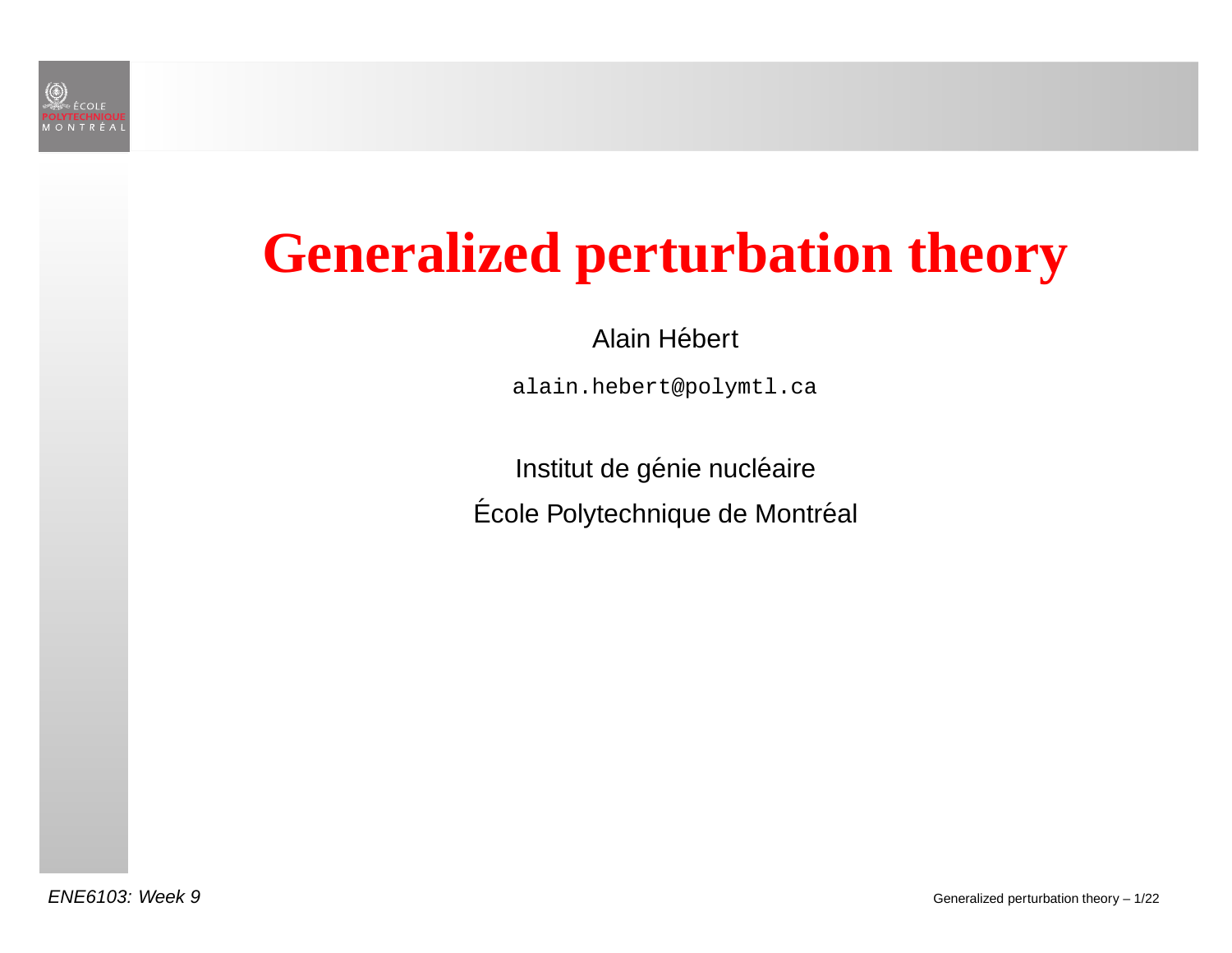### **Content (week 9) 1**

- Mathematical background
- State variables and reactor characteristics $\bullet$
- **•** The implicit approach
- The explicit approach
- The Matlab script alfse  $\bullet$

 $\circled{2}$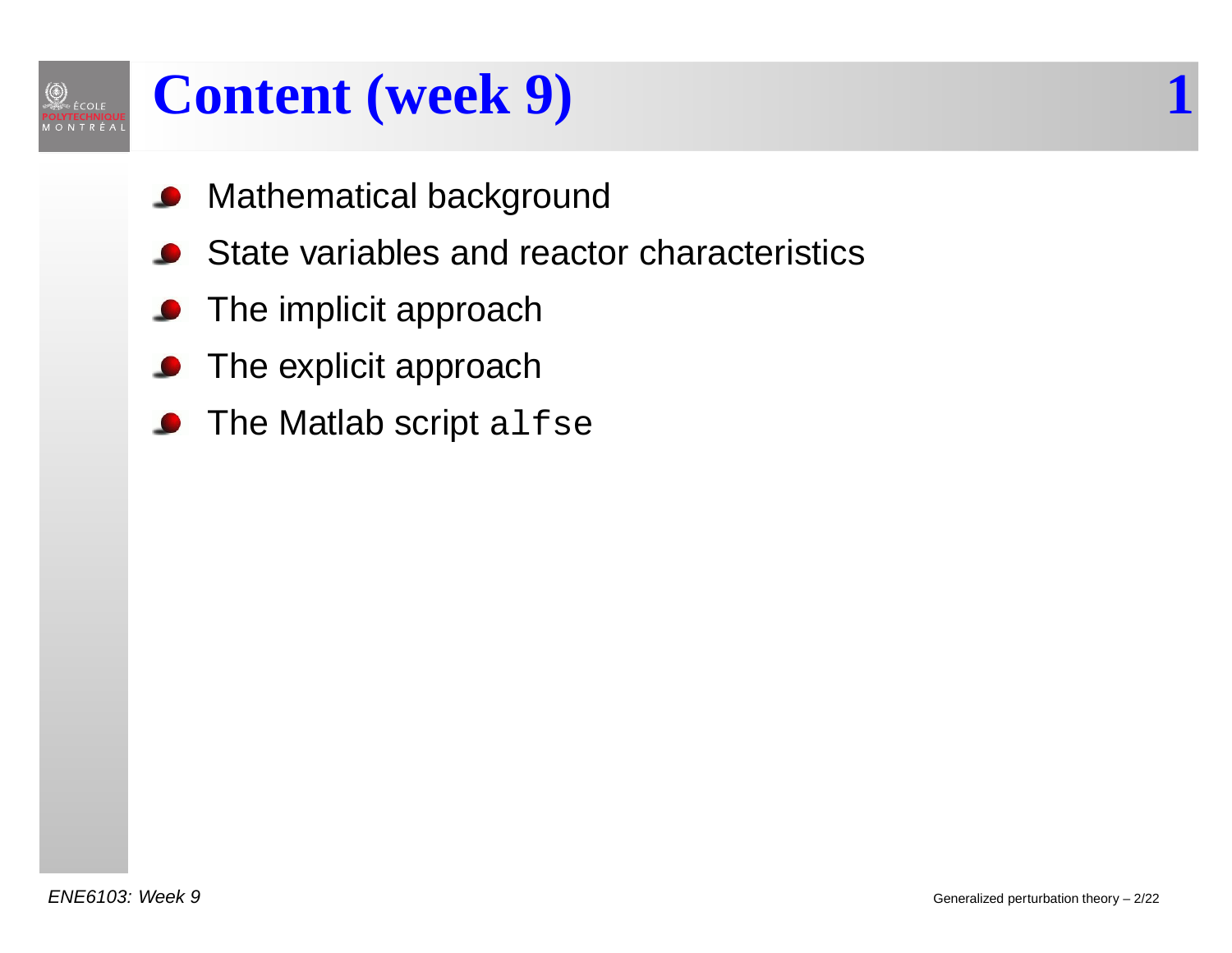# **Generalized perturbation theory (GPT) 1**

- GPT permits to determine the sensibility of a reactor characteristic with respect to a variation of a state variable such as the exit burnup, fuel enrichment or poison load.
- The <mark>classical perturbation theory</mark> corresponds to the particular case where the reactor characteristic is the effective multiplication factor.
- A reactor characteristic is a functional  $F\{\boldsymbol{\phi}(\boldsymbol{r})\}$  of the neutron flux  $\boldsymbol{\phi}(\boldsymbol{r})$ , retuning a single real value such as <sup>a</sup> zonal power, <sup>a</sup> fuel cost or <sup>a</sup> critical parameter.
- The perturbation of an eigenvalue equation leads to a <mark>fixed source eigenvalue</mark> equation, <sup>a</sup> type of problem with very specific and unusual characteristics.

We will limit ourself to the following situation:

- the reactor is at steady state and its neutron flux is the solution of the steady statediffusion equation;
	- the reactor characteristics are <mark>homogeneous functionals</mark> of the neutron flux:

(1) 
$$
F\{\boldsymbol{\phi}(\boldsymbol{r})\} = F\{\alpha \boldsymbol{\phi}(\boldsymbol{r})\} \ \forall \ \alpha \in \Re \ .
$$

GPT techniques are powerful tools to compute the gradient in <mark>core optimisation studies</mark> involving continuous state variables.

 $\textcircled{2}$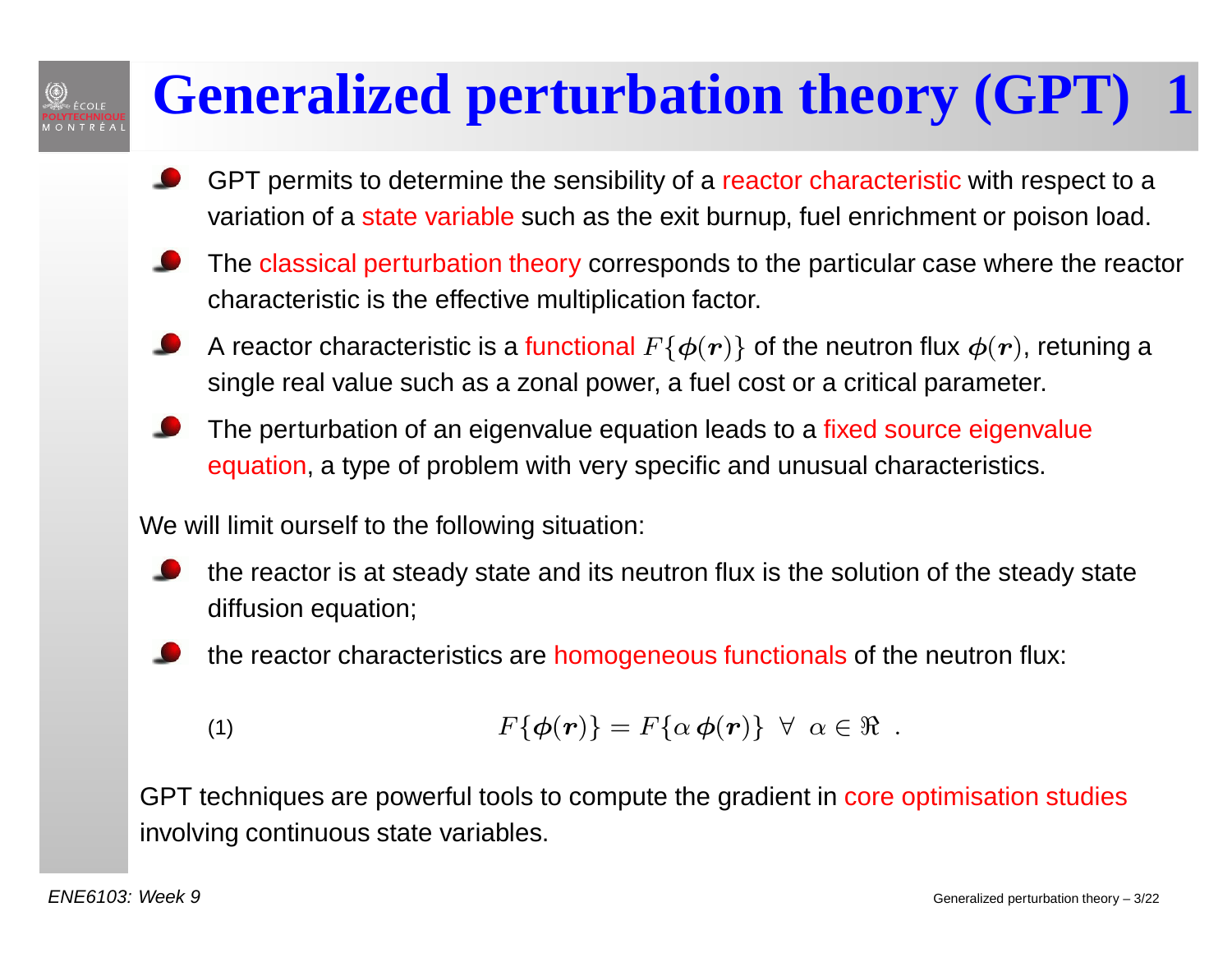#### Definition <sup>1</sup>

 $\bigotimes_{\infty}$  école

Let a vectorial space S defined over a field K. A function  $F$  associating an element of K to each element  $\boldsymbol{f}$  of  $\boldsymbol{\mathcal{S}}$  is called a <mark>functional</mark>.

We are considering a vectorial space  $\mathcal{S}^{*}$  defined over the field  $\Re$  of real numbers and containing  $G\!\!-\!\!$ component vectors  $\bm{f}(\bm{r})$ , so that

(2) 
$$
f(r) = \text{col}[f_1(r), f_2(r), \ldots, f_G(r)]
$$

(3) 
$$
S^* = \{f(\bm{r});\ f_g(\bm{r}) \in C_0[V];\ g = 1,G\}
$$

where  $V$  is the spatial domain of functions  $f_g(\boldsymbol{r})$ . A component  $f_g(\boldsymbol{r})$  generally represents the neutron flux in group  $g$  and  $V$  represents the volume of the reactor.

#### Definition <sup>2</sup>

The internal product, denoted as  $\langle \bm{f}, \bm{h} \rangle$ , of two vectors  $\bm{f}(\bm{r})$  and  $\bm{h}(\bm{r})$  taken in vectorial space  $\mathcal{S}^*$  is defined as

(4) 
$$
\langle \mathbf{f}, \mathbf{h} \rangle = \sum_{g=1}^{G} \int_{V} d^{3}r \, f_{g}(\mathbf{r}) \, h_{g}(\mathbf{r}) \, .
$$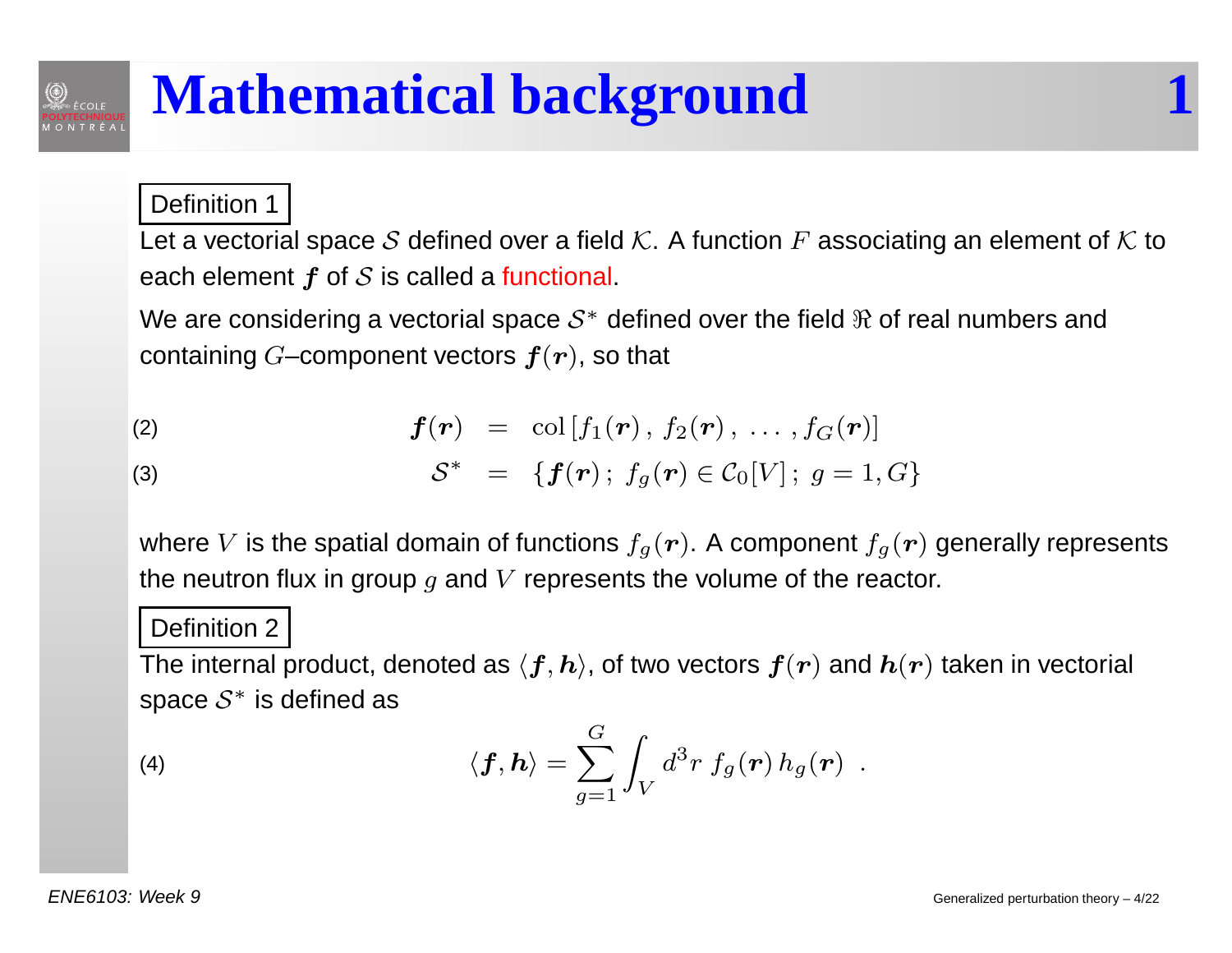To illustrate this definition, we can define two examples of neutron flux functional. The first example is <sup>a</sup> reaction rate, defined as

(5) 
$$
R\{\boldsymbol{\phi}(\boldsymbol{r})\} = \langle \boldsymbol{\Sigma}, \boldsymbol{\phi} \rangle
$$

where  $\bm{\Sigma}(\bm{r})=\text{col}\left[\Sigma_1(\bm{r})\,,\,\Sigma_2(\bm{r})\right]$  and  $\bm{\phi}(\bm{r})=\text{col}\left[\phi_1(\bm{r})\,,\,\phi_2(\bm{r})\right]$ .

The second example is <sup>a</sup> reaction rate ratio defined as

(6) 
$$
P\{\boldsymbol{\phi}(\boldsymbol{r})\} = \frac{\langle \boldsymbol{\Sigma}_1, \boldsymbol{\phi} \rangle}{\langle \boldsymbol{\Sigma}_2, \boldsymbol{\phi} \rangle}
$$

where  $\bm{\Sigma}_1(\bm{r})=\mathrm{col}\left[\Sigma_{1,1}(\bm{r})\,,\,\Sigma_{1,2}(\bm{r})\right]$  and  $\bm{\Sigma}_2(\bm{r})=\mathrm{col}\left[\Sigma_{2,1}(\bm{r})\,,\,\Sigma_{2,2}(\bm{r})\right]$ .

#### Definition 3

A functional  $F\{\bm{f}(\bm{r})\}$  is homogeneous if Eq. (1) is met, i. e. if  $F\{\bm{f}(\bm{r})\}=F\{\alpha\,\bm{f}(\bm{r})\}$  for all value of  $\alpha$  element of field  ${\cal K}.$ 

To illustrate this point, we observe that Eq. (6) is an homogeneous functional, but not Eq. (5). Only homogeneous functionals are independent of the flux normalization factor and can beused as reactor characteristics in the context of GPT.

 $\textcircled{2}$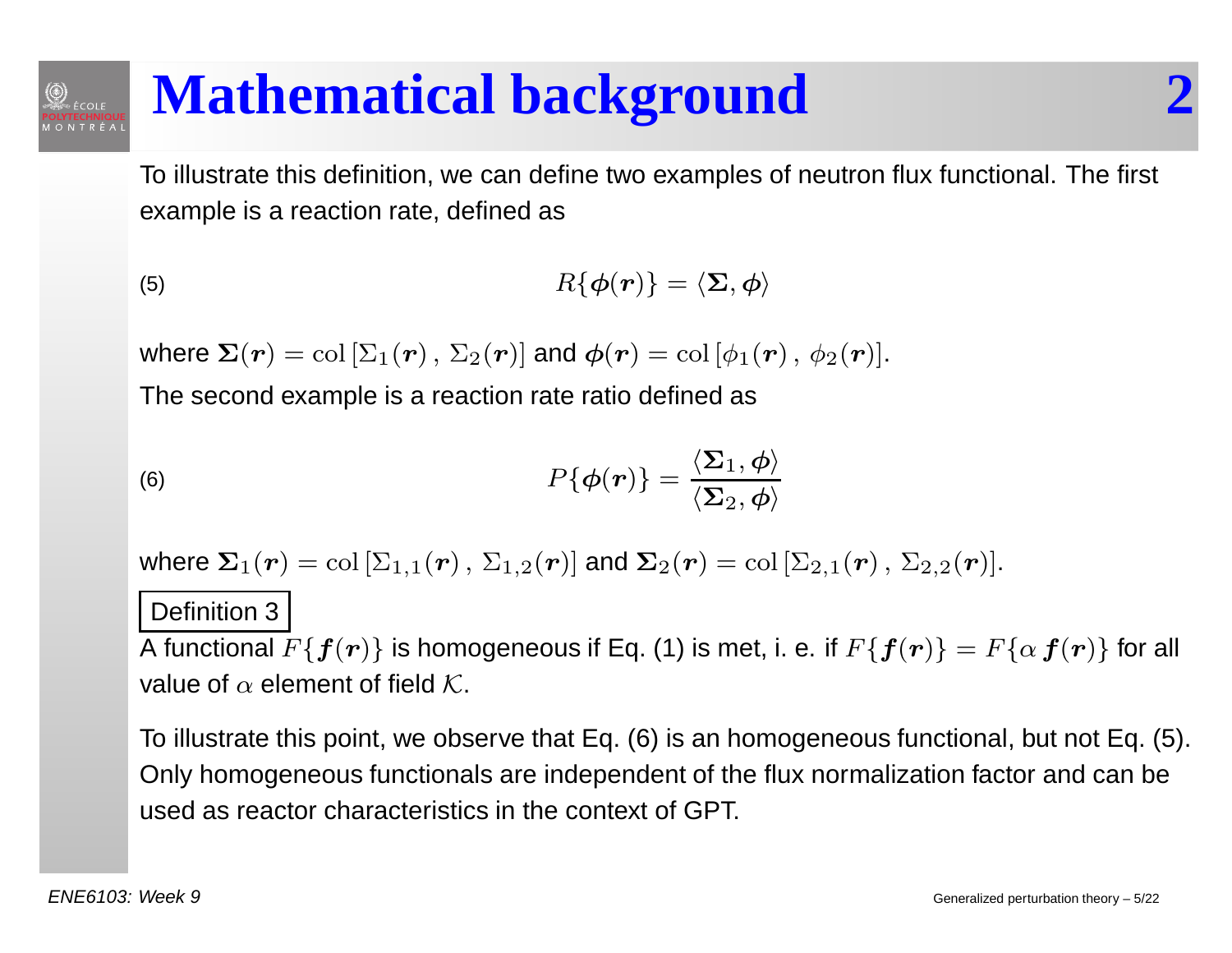### Definition <sup>4</sup>

 $\textcircled{2}$ 

The gradient  $\bm{\nabla} F\{\bm{f}(\bm{\zeta});\bm{r}\}$  of functional  $F\{\bm{f}(\bm{r})\}$  is a  $G\text{--component}$  function of  $\bm{r}$  defined as

(7) 
$$
\nabla F_g \{ \boldsymbol{f}(\boldsymbol{\zeta}); \boldsymbol{r} \} = \left[ \frac{d}{d\epsilon} F \{ \boldsymbol{f}(\boldsymbol{\zeta}) + \epsilon \, \boldsymbol{\delta}_g(\boldsymbol{\zeta} - \boldsymbol{r}) \} \right]_{\epsilon=0} ; \, g = 1, G
$$

where  $\boldsymbol{\delta}_g(\boldsymbol{\zeta}-\boldsymbol{r})$  is a multidimensional Dirac delta distribution defined as

(8) 
$$
\boldsymbol{\delta}_g(\boldsymbol{\zeta}-\boldsymbol{r})=\text{col}\left[\delta_{g,h}\,\delta(\boldsymbol{\zeta}-\boldsymbol{r}),\,h=1,G\right]
$$

where  $\delta_{g,h}$  is a Kronecker delta function and  $\delta(\boldsymbol{\zeta}-\boldsymbol{r})$  is the classical Dirac delta distribution. Using Eq. (7), we can compute the gradient of functionals defined in Eqs. (5) and (6):

(9) 
$$
\boldsymbol{\nabla}R\{\boldsymbol{\phi}(\boldsymbol{\zeta});\boldsymbol{r}\}=\boldsymbol{\Sigma}(\boldsymbol{r})
$$

(10) 
$$
\nabla P\{\boldsymbol{\phi}(\boldsymbol{\zeta});\boldsymbol{r}\}=P\{\boldsymbol{\phi}(\boldsymbol{r})\}\begin{bmatrix}\frac{\Sigma_{1,1}(\boldsymbol{r})}{\langle \boldsymbol{\Sigma}_1,\boldsymbol{\phi}\rangle}-\frac{\Sigma_{2,1}(\boldsymbol{r})}{\langle \boldsymbol{\Sigma}_2,\boldsymbol{\phi}\rangle}\\ \frac{\Sigma_{1,2}(\boldsymbol{r})}{\langle \boldsymbol{\Sigma}_1,\boldsymbol{\phi}\rangle}-\frac{\Sigma_{2,2}(\boldsymbol{r})}{\langle \boldsymbol{\Sigma}_2,\boldsymbol{\phi}\rangle}\end{bmatrix}
$$

where  $G=2$ , with  $\bm{\Sigma}_{1}(\bm{r})=\mathrm{col}(\Sigma_{1,1}(\bm{r}),\Sigma_{1,2}(\bm{r}))$  and  $\bm{\Sigma}_{2}(\bm{r})=\mathrm{col}(\Sigma_{2,1}(\bm{r}),\Sigma_{2,2}(\bm{r})).$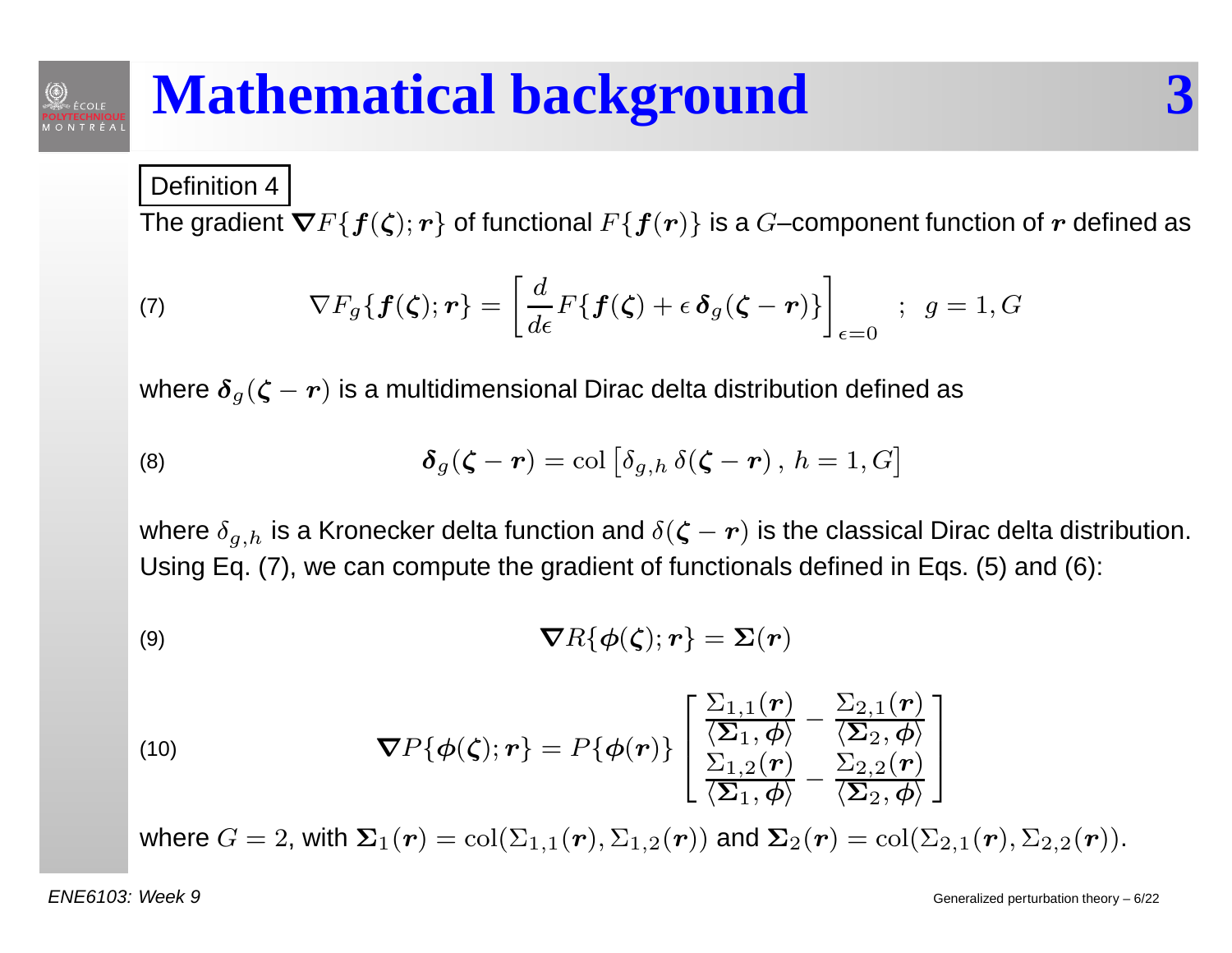### Definition 5

 $\textcircled{2}$ 

The variation of functional  $F\{\boldsymbol{f}(\boldsymbol{r})\}$  with respect of an arbitrary variation  $\boldsymbol{\delta} \boldsymbol{f}(\boldsymbol{r})$  of its argument is denoted  $\delta F_{\delta f}\{\boldsymbol{f}(\boldsymbol{r})\}$  and is an element of field  $\mathcal K$  defined as

(11) 
$$
\delta F_{\delta f}\{\boldsymbol{f}(\boldsymbol{r})\} = \left[\frac{d}{d\epsilon}F\{\boldsymbol{f}(\boldsymbol{r})+\epsilon\,\boldsymbol{\delta}\boldsymbol{f}(\boldsymbol{r})\}\right]_{\epsilon=0} ; \; \boldsymbol{\delta f}(\boldsymbol{r})\in\mathcal{S}^*.
$$

It is possible to apply <sup>a</sup> limited Taylor expansion to <sup>a</sup> functional, by analogy with the Taylorexpansion of <sup>a</sup> function with discrete variables. We write

(12) 
$$
F\{f(\mathbf{r})+\epsilon \,\boldsymbol{\delta} f(\mathbf{r})\}=F\{f(\mathbf{r})\}+\epsilon \,\langle \boldsymbol{\delta} f,\boldsymbol{\nabla} F\{f(\boldsymbol{\zeta});\mathbf{r}\}\rangle+\mathcal{O}(\epsilon^2)
$$

where  $\mathcal{O}(\epsilon^2)$  show that  $^{2})$  is a truncation term of order 2 in  $\epsilon.$  Substituting Eq. (12) into Eq. (11) , we can

(13) 
$$
\delta F_{\delta f}\{\boldsymbol{f}(\boldsymbol{r})\}=\langle\boldsymbol{\delta f},\boldsymbol{\nabla}F\{\boldsymbol{f}(\boldsymbol{\zeta});\boldsymbol{r}\}\rangle.
$$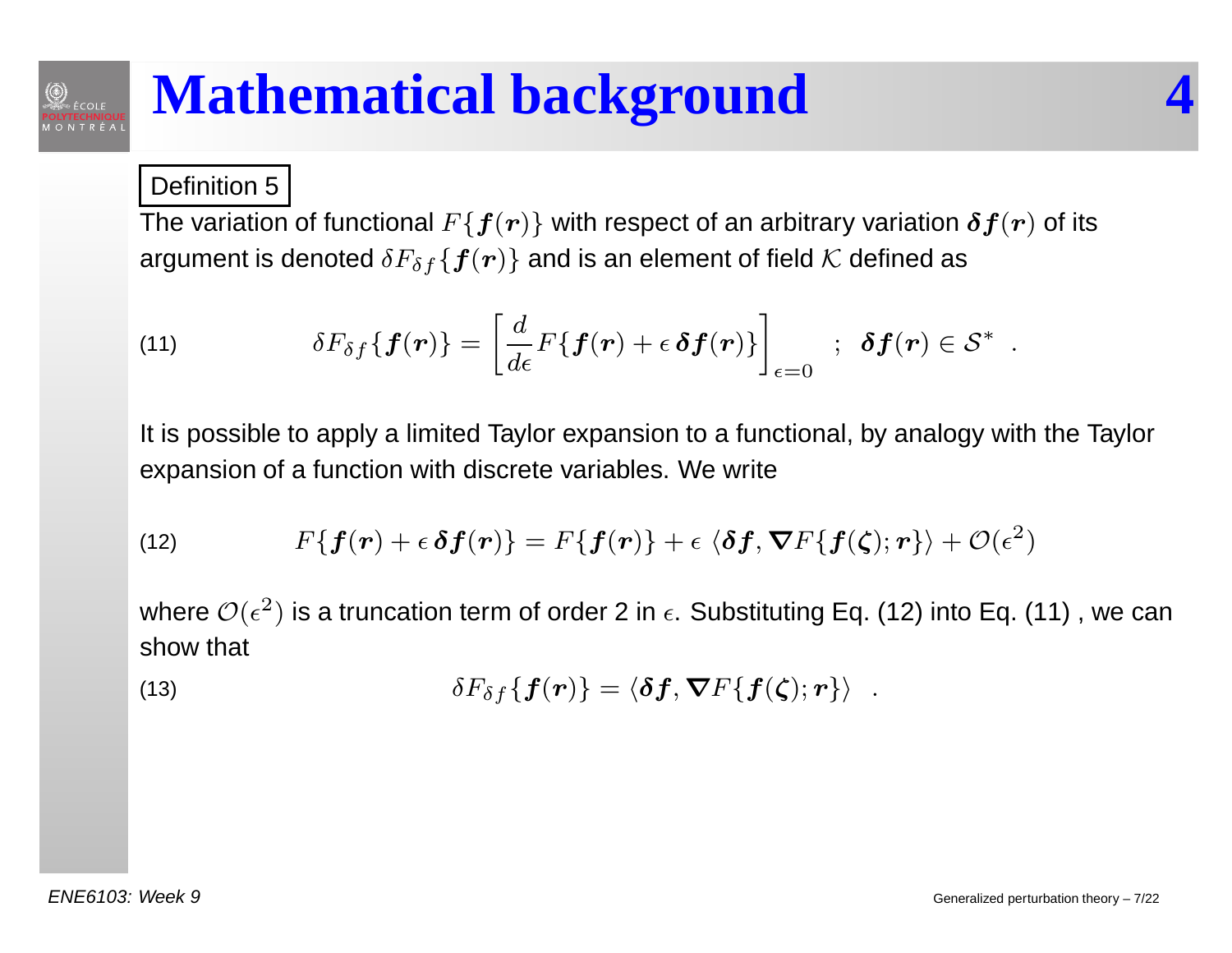#### Theorem 1

 $\textcircled{2}$ 

The gradient of an homogeneous functional  $F\{\boldsymbol{f}(\boldsymbol{r})\}$  is orthogonal to  $\boldsymbol{f}(\boldsymbol{r}).$ 

Proof: Consider the variation of functional  $F\{\boldsymbol{f}(\boldsymbol{r})\}$  with respect to its own argument  $\boldsymbol{f}(\boldsymbol{r})$ . Using Eqs. (11) and (13), we can write

(14) 
$$
\delta F_f\{\mathbf{f}(\mathbf{r})\} = \langle \mathbf{f}, \mathbf{\nabla} F\{\mathbf{f}(\boldsymbol{\zeta}); \mathbf{r}\}\rangle = \left[\frac{d}{d\epsilon}F\{(1+\epsilon)\mathbf{f}(\mathbf{r})\}\right]_{\epsilon=0}.
$$

Considering the fact that the functional is homogeneous,  $F\{(1+\epsilon)\bm{f}(\bm{r})\}=F\{\bm{f}(\bm{r})\}$  and

(15) 
$$
\delta F_f \{f(\boldsymbol{r})\} = \left[\frac{d}{d\epsilon} F\{f(\boldsymbol{r})\}\right]_{\epsilon=0} = 0
$$

so that the gradient of  $F\{\boldsymbol{f}(\boldsymbol{r})\}$  is orthogonal to  $\boldsymbol{f}(\boldsymbol{r})$ :

(16) 
$$
\langle \mathbf{f}, \mathbf{\nabla} F\{\mathbf{f}(\boldsymbol{\zeta}); \mathbf{r}\}\rangle = 0.
$$

 $\Box$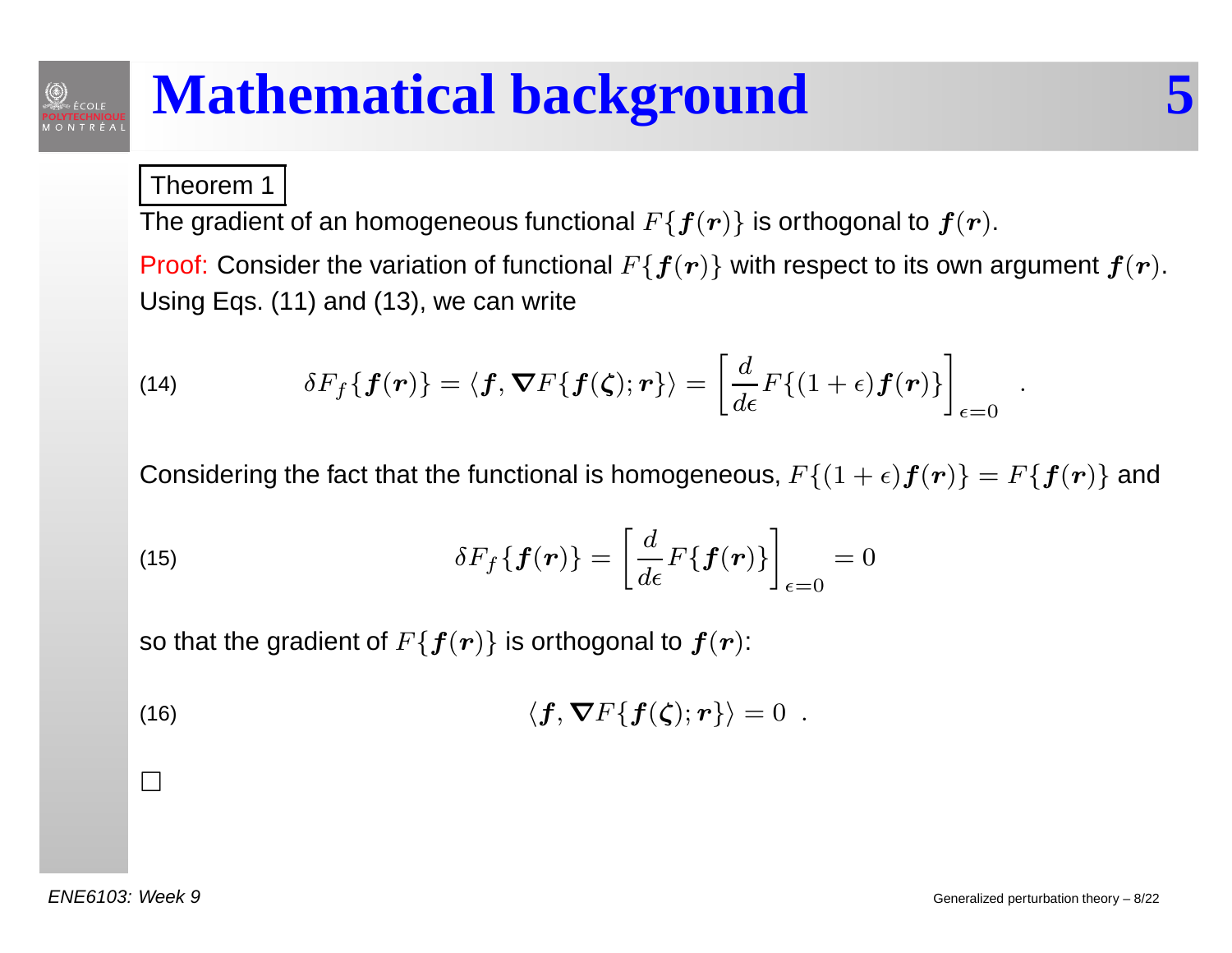Definition 6

 $\textcircled{2}$ 

A fixed source eigenvalue equation is an inhomogeneous equation of the form

(17) 
$$
\mathbb{A}(\boldsymbol{r})\,\Gamma(\boldsymbol{r})-\mu\,\mathbb{B}(\boldsymbol{r})\,\Gamma(\boldsymbol{r})=\boldsymbol{S}(\boldsymbol{r})
$$

where  $\mathbb{A}(\bm{r})$  and  $\mathbb{B}(\bm{r})$  are operator acting on unknown vector  $\bm{\Gamma}(\bm{r})$  and where  $\mu$  is an eigenvalue of the singular equation

(18) 
$$
\mathbb{A}(\boldsymbol{r})\boldsymbol{\phi}(\boldsymbol{r})-\mu \mathbb{B}(\boldsymbol{r})\boldsymbol{\phi}(\boldsymbol{r})=\boldsymbol{0}.
$$

A fixed source eigenvalue equation is <mark>always</mark> associated to an eigenvalue equation. Here, the fundamental eigenvalue  $\mu$  is simply given as  $\mu = 1/K_{\text{eff}}$  .

In <sup>a</sup> similar way, we can define an adjoint fixed source eigenvalue equation as

(19) 
$$
\mathbb{A}(\boldsymbol{r})^{\top} \boldsymbol{\Gamma}^*(\boldsymbol{r}) - \mu \mathbb{B}(\boldsymbol{r})^{\top} \boldsymbol{\Gamma}^*(\boldsymbol{r}) = \boldsymbol{S}^*(\boldsymbol{r})
$$

assiociated to

(20) 
$$
\mathbb{A}(\boldsymbol{r})^{\top}\boldsymbol{\phi}^{*}(\boldsymbol{r}) - \mu \mathbb{B}(\boldsymbol{r})^{\top}\boldsymbol{\phi}^{*}(\boldsymbol{r}) = \mathbf{0}.
$$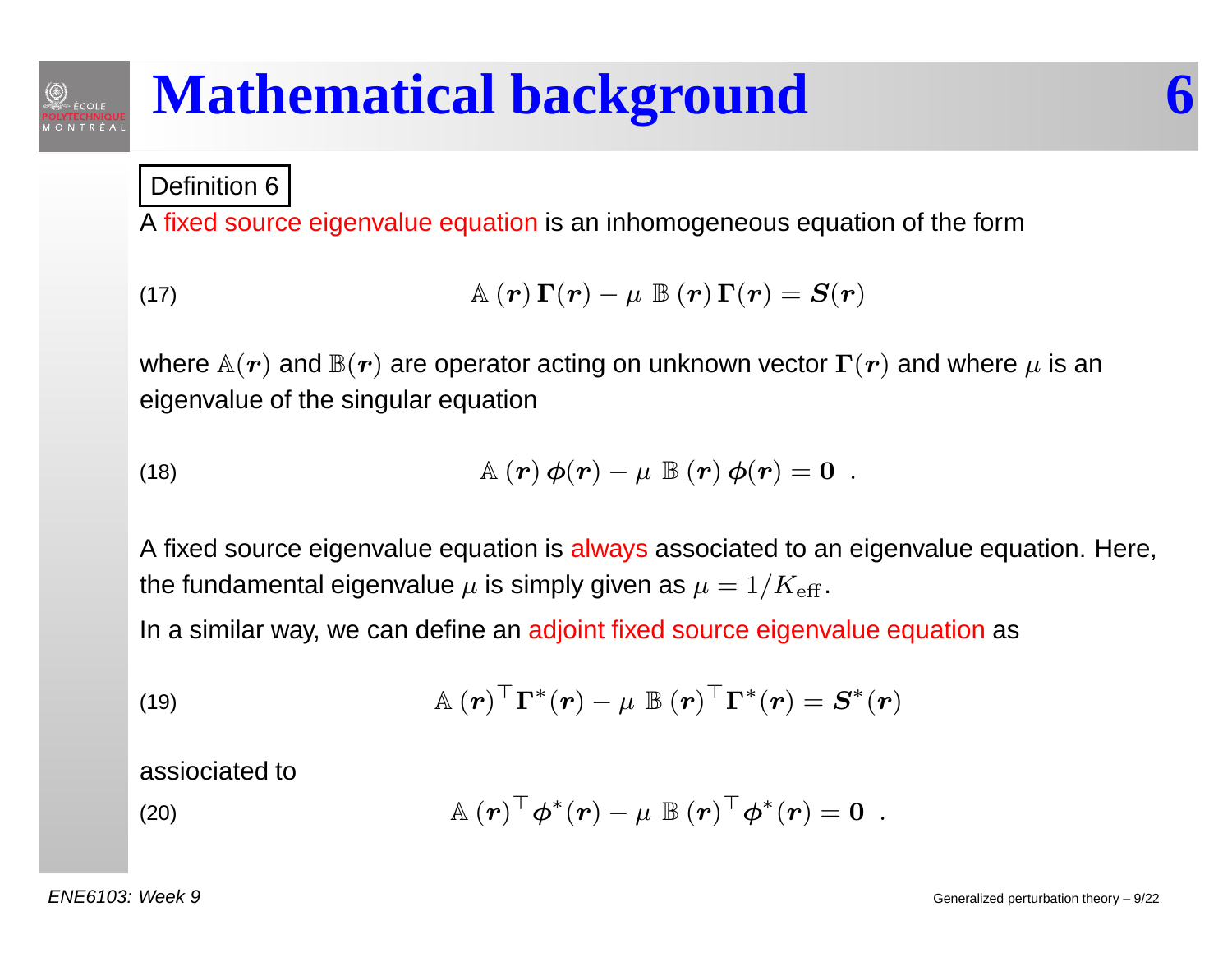#### Theorem 2

 $\bigotimes$   $\mathcal{E}$   $\mathcal{E}$   $\mathcal{E}$   $\mathcal{E}$   $\mathcal{E}$   $\mathcal{E}$   $\mathcal{E}$   $\mathcal{E}$   $\mathcal{E}$   $\mathcal{E}$   $\mathcal{E}$   $\mathcal{E}$   $\mathcal{E}$   $\mathcal{E}$   $\mathcal{E}$   $\mathcal{E}$   $\mathcal{E}$   $\mathcal{E}$   $\mathcal{E}$   $\mathcal{E}$   $\mathcal{E}$   $\mathcal{E}$   $\mathcal{E}$   $\mathcal{E}$ 

A fixed source eigenvalue problem similar to Eq. (17) has <sup>a</sup> solution if and only if its fixedsource  $\bm{S}(\bm{r})$  is orthogonal to the solution of the adjoint eigenvalue Eq. (20).

Proof: Let us take the internal product of Eq. (17) with  $\boldsymbol{\phi}^*$  $^{\ast}(\boldsymbol{r})$ . We write

(21) 
$$
\langle \boldsymbol{\phi}^*, \boldsymbol{S} \rangle = \langle \boldsymbol{\phi}^*, \mathbb{A} \boldsymbol{\Gamma} - \boldsymbol{\mu} \ \mathbb{B} \boldsymbol{\Gamma} \rangle = \left\langle \mathbb{A}^\top \boldsymbol{\phi}^* - \boldsymbol{\mu} \ \mathbb{B}^\top \ \boldsymbol{\phi}^*, \boldsymbol{\Gamma} \right\rangle = 0 \ ,
$$

which prove the theorem.  $\Box$ 

#### Theorem 3

If  $\boldsymbol{\Gamma}(\boldsymbol{r})$  is a solution of the fixed source eigenvalue Eq. (17), then there exist an infinity of other solutions of the form

$$
\Gamma'(\boldsymbol{r}) = \Gamma(\boldsymbol{r}) + k \, \boldsymbol{\phi}(\boldsymbol{r})
$$

where  $k$  is an arbitrary constant.

Proof: The proof involve substitution of Eq. (22) into Eq. (17) and use of Eq. (18) .  $\Box$  A normalization relation is required to select <sup>a</sup> particular solution. We generally use thefollowing condition:

(23) 
$$
\left\langle \Gamma, \mathbb{B}^\top \boldsymbol{\phi}^* \right\rangle = 0.
$$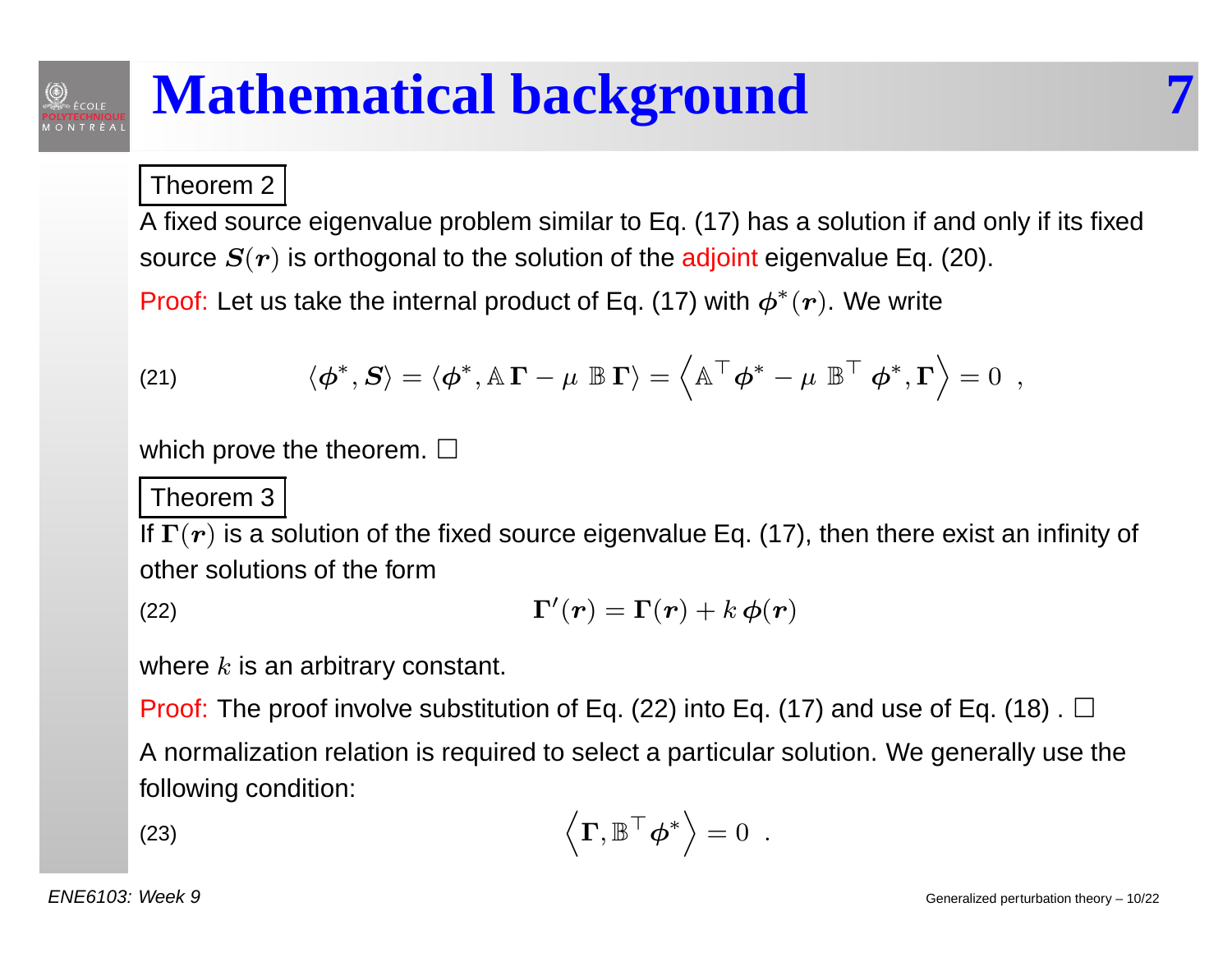### **State variables, reactor characteristics 1**

- A state variable is a component of the state vector  $\boldsymbol{X} = \{X_i\, ; \; i = 1, I\}$  permitting the selection of all the nuclear properties of the reactor. For example, <sup>a</sup> state variable canbe <sup>a</sup> number density, <sup>a</sup> burnup, <sup>a</sup> temperature, or any parameter having effect on thereactor physics.
- A <mark>reactor characteristic</mark> is an homogeneous functional of the neutron flux (and/or of its adjoint) <mark>and</mark> a function of the state variables. A zonal power ratio or the effective multiplication factor are examples of reactor characteristics.

The neutron flux and its adjoint are the solution of eigenvalues equations, similar to Eqs. (18)and (20), with state-variable–dependent operators. They are written

(24) 
$$
\mathbb{A}(\mathbf{r}, \mathbf{X}) \phi(\mathbf{r}) - \mu \mathbb{B}(\mathbf{r}, \mathbf{X}) \phi(\mathbf{r}) = \mathbf{0}.
$$

and

 $\bigotimes$   $\epsilon$  cole

(25) 
$$
\mathbb{A}(\boldsymbol{r},\boldsymbol{X})^{\top}\boldsymbol{\phi}^{*}(\boldsymbol{r})-\mu \mathbb{B}(\boldsymbol{r},\boldsymbol{X})^{\top}\boldsymbol{\phi}^{*}(\boldsymbol{r})=\boldsymbol{0}.
$$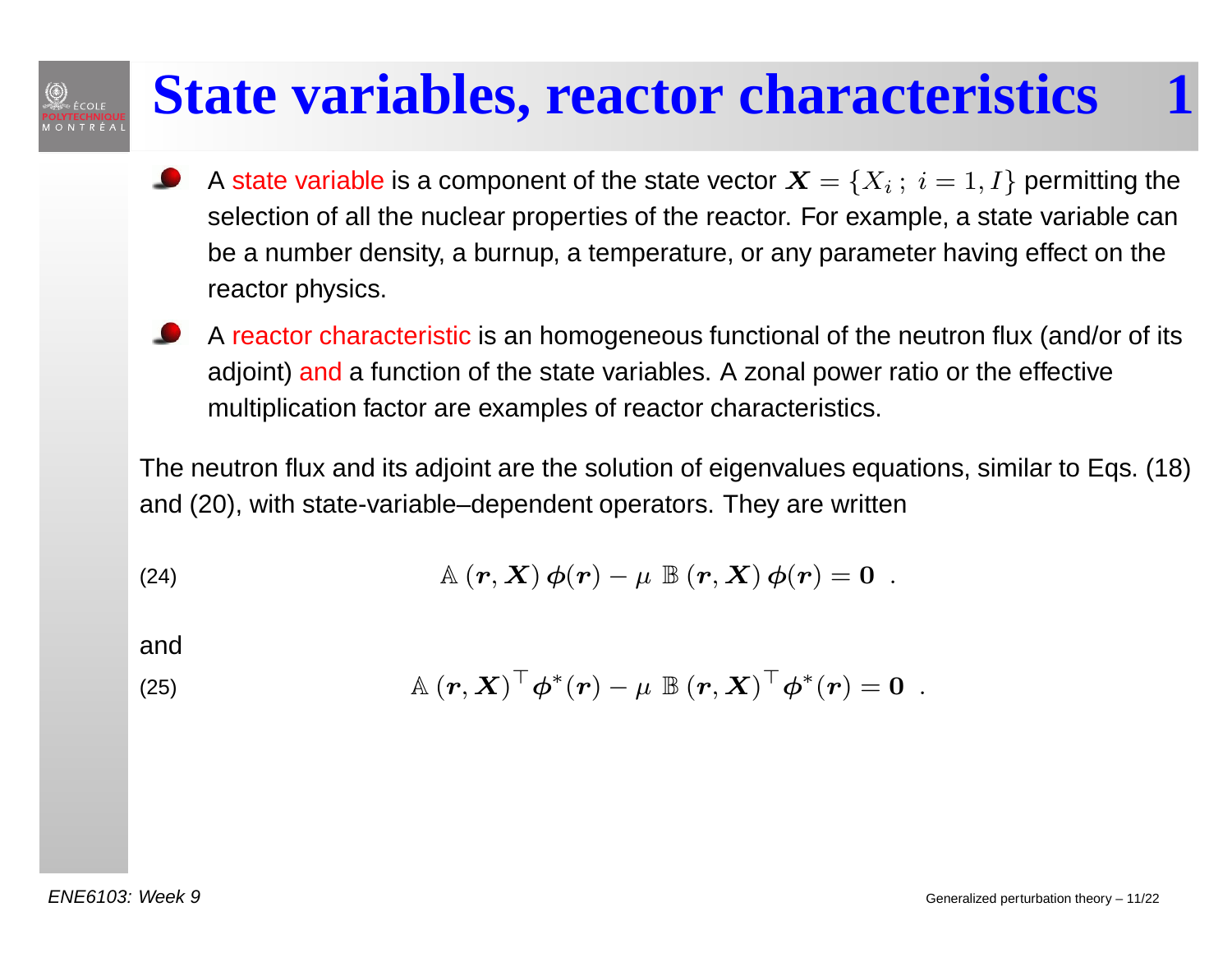### **State variables, reactor characteristics 2**

In the context of two–group diffusion theory, operators  $\mathbb{A}(\bm{r},\bm{X})$  and  $\mathbb{B}(\bm{r},\bm{X})$  are given by

(26) 
$$
\mathbb{A}(\boldsymbol{r},\boldsymbol{X})=\begin{bmatrix}-\nabla\cdot D_1(\boldsymbol{r},\boldsymbol{X})\nabla+\Sigma_{r1}(\boldsymbol{r},\boldsymbol{X}) & 0\\-\Sigma_{2\leftarrow 1}(\boldsymbol{r},\boldsymbol{X}) & -\nabla\cdot D_2(\boldsymbol{r},\boldsymbol{X})\nabla+\Sigma_{r2}(\boldsymbol{r},\boldsymbol{X})\end{bmatrix}
$$

and

 $\textcircled{2}$ 

(27) 
$$
\mathbb{B}(\boldsymbol{r},\boldsymbol{X})=\begin{bmatrix} \nu\Sigma_{f1}(\boldsymbol{r},\boldsymbol{X}) & \nu\Sigma_{f2}(\boldsymbol{r},\boldsymbol{X})\\ 0 & 0 \end{bmatrix}.
$$

Operators  $\mathbb{A}(\bm{r},\bm{X})^{\top}$  and  $\mathbb{B}(\bm{r},\bm{X})^{\top}$  in Eq. (25) are obtained by transposing the matrices in Eqs. (26) and (27).

The purpose of the GPT is to compute the sensibility of <sup>a</sup> reactor characteristics $F\{\boldsymbol{\phi}(\boldsymbol{r}),\boldsymbol{X}\}$  to a variation of the state variables. The first order GPT involves the calculation of the Jacobian vector  $\boldsymbol{G}\{\boldsymbol{\phi}(\boldsymbol{r}),\boldsymbol{X}\}$  defined as

(28) 
$$
\mathbf{G}\{\boldsymbol{\phi}(\mathbf{r}), \mathbf{X}\} = \left\{\frac{\partial}{\partial X_i} F\{\boldsymbol{\phi}(\mathbf{r}), \mathbf{X}\}; i = 1, I\right\}.
$$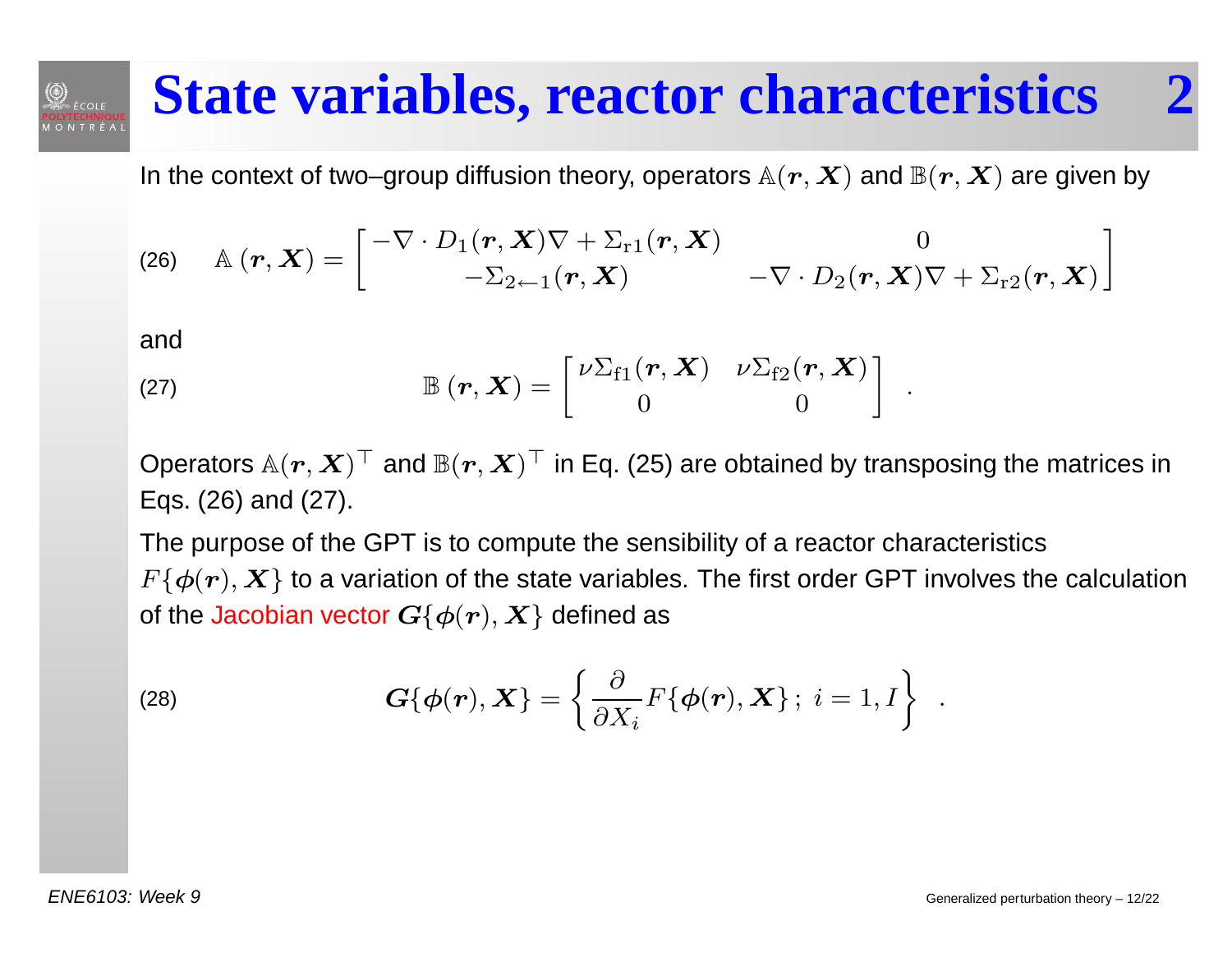#### **State variables, reactor characteristics 1** $\textcircled{2}$

We are now presenting the overview of the Jacobian vector calculation.

- As operators in Eqs. (26) and (27) are function of state variables, <sup>a</sup> perturbation calculation is required to evaluate the sensitivity of direct and adjoint neutron fluxeswith respect to a variation in state variables.
- We write  $\boldsymbol{\delta}\boldsymbol{\phi}(\boldsymbol{r})$  and  $\delta\mu$  the variations of the neutron flux and of the fundamental eigenvalue corresponding to variations  $\delta$   $\mathbb{A}$   $(\bm{r},\bm{X})$  and  $\delta$   $\mathbb{B}$   $(\bm{r},\bm{X})$  of operators  $\mathbb{A}$  and  $\mathbb{B}.$

They are defined as

(29) 
$$
\delta \mathbb{A} (\mathbf{r}, \mathbf{X}) = \sum_{i=1}^{I} \frac{\partial}{\partial X_i} \mathbb{A} (\mathbf{r}, \mathbf{X}) \, \delta X_i
$$

and

(30) 
$$
\delta \mathbb{B} (\mathbf{r}, \mathbf{X}) = \sum_{i=1}^{I} \frac{\partial}{\partial X_i} \mathbb{B} (\mathbf{r}, \mathbf{X}) \, \delta X_i .
$$

It is also possible to write the variation of the eigenvalue <sup>a</sup>s

(31) 
$$
\delta \mu = \sum_{i=1}^{I} \frac{\partial \mu}{\partial X_i} \, \delta X_i \, .
$$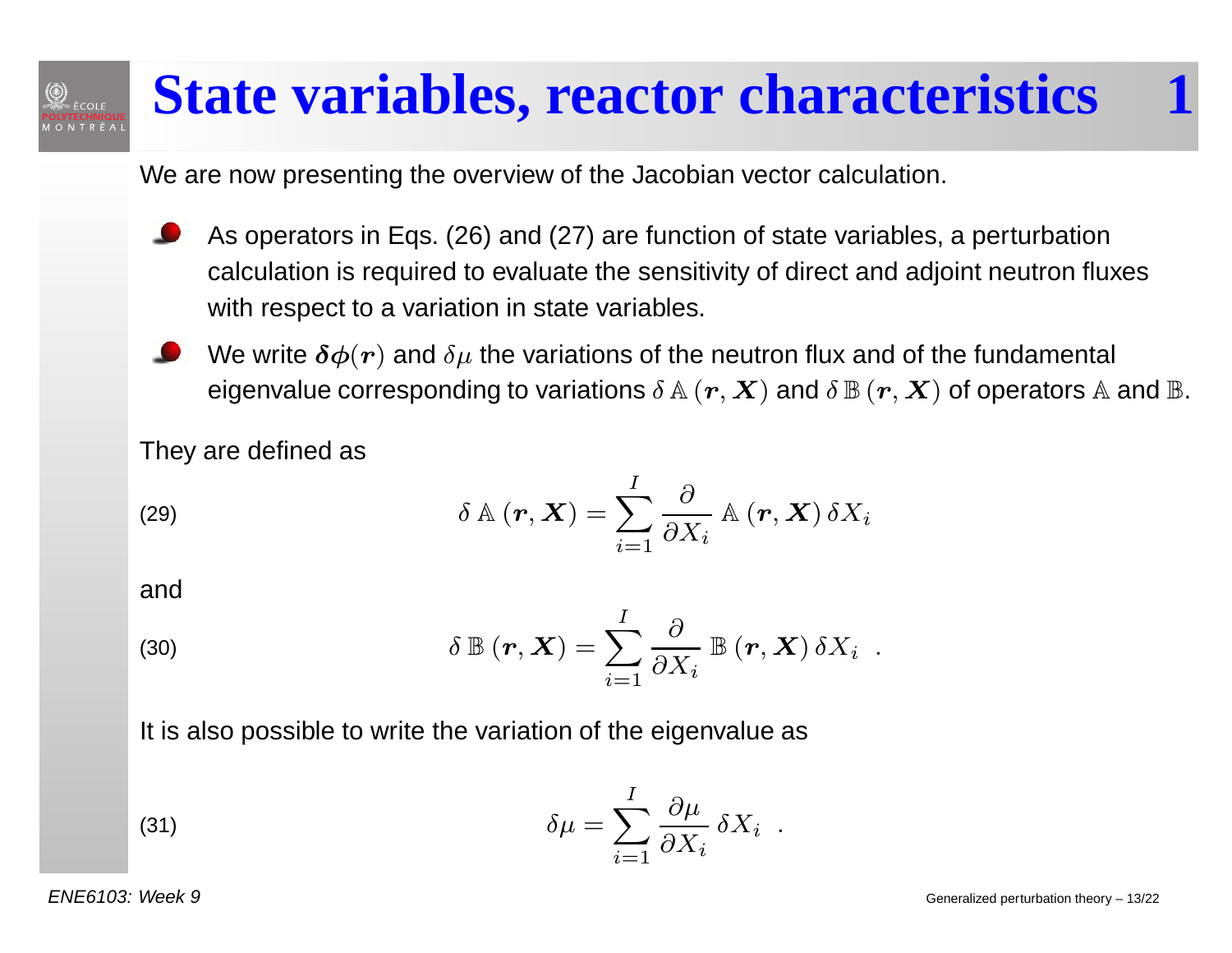# **State variables, reactor characteristics 2**

The perturbed form of Eq. (24) is written

(32)  $\left\{ \left[ \mathbb{A}(\boldsymbol{r}, \boldsymbol{X}) + \delta \mathbb{A}(\boldsymbol{r}, \boldsymbol{X}) \right] - (\mu + \delta \mu) \left[ \mathbb{B}(\boldsymbol{r}, \boldsymbol{X}) + \delta \mathbb{B}(\boldsymbol{r}, \boldsymbol{X}) \right] \right\} \left[ \boldsymbol{\phi}(\boldsymbol{r}) + \boldsymbol{\delta \phi}(\boldsymbol{r}) \right] = \boldsymbol{0}$  $\cdot$  .

We subtract the unperturbed Eq. (24) from Eq. (32) and get rid of all terms involving the product of two or three variations. After rearranging the terms, we obtain

(33) 
$$
\left[\mathbb{A}(\mathbf{r}, \mathbf{X}) - \mu \mathbb{B}(\mathbf{r}, \mathbf{X})\right] \delta \phi(\mathbf{r}) = -\left[\delta \mathbb{A}(\mathbf{r}, \mathbf{X}) - \mu \delta \mathbb{B}(\mathbf{r}, \mathbf{X}) - \delta \mu \mathbb{B}(\mathbf{r}, \mathbf{X})\right] \phi(\mathbf{r})
$$
.

We observe that Eq. (33) is <sup>a</sup> fixed source eigenvalue equation with <sup>a</sup> singular left hand side and <sup>a</sup> fixed source. The variation of the eigenvalue is evaluated using the Rayleigh ratio, written as

(34) 
$$
\mu = \frac{\langle \phi^*, \mathbb{A} \phi \rangle}{\langle \phi^*, \mathbb{B} \phi \rangle}.
$$

The Rayleigh ratio is stationary with respect to <sup>a</sup> first order variation of the neutron flux $\bm{\delta}\bm{\phi}(\bm{r})$  and of its adjoint  $\bm{\delta}\bm{\phi}^*(\bm{r}).$  The variation of the eigenvalue is therefore given as

(35) 
$$
\delta \mu = \mu \left[ \frac{\langle \phi^*, \delta \mathbb{A} \phi \rangle}{\langle \phi^*, \mathbb{A} \phi \rangle} - \frac{\langle \phi^*, \delta \mathbb{B} \phi \rangle}{\langle \phi^*, \mathbb{B} \phi \rangle} \right] .
$$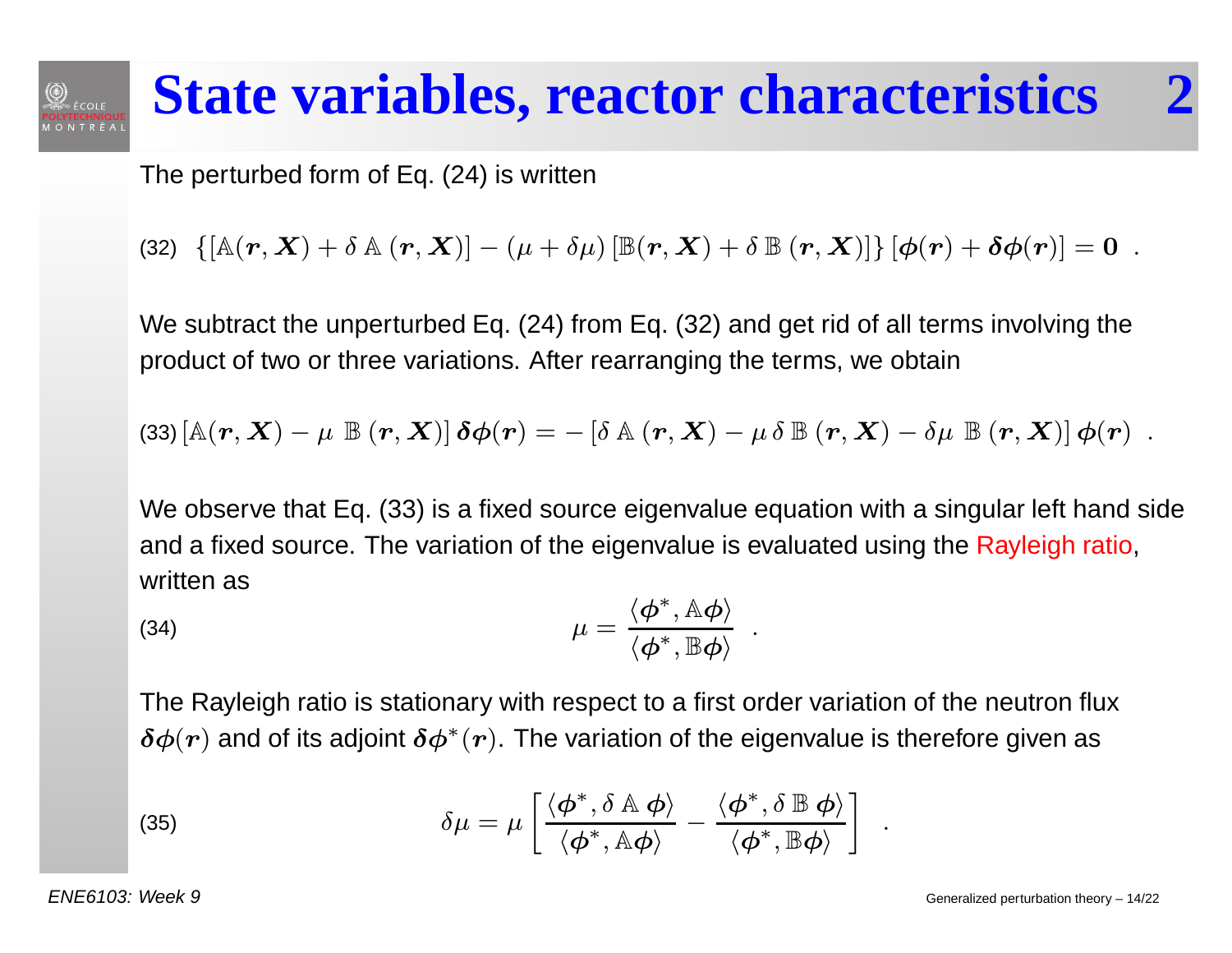### **State variables, reactor characteristics 3**

The remaining part of this section is dedicated to the evaluation of the Jacobian vector of anhomogeneous functional similar to Eq. (6) and written

(36) 
$$
P\{\boldsymbol{\phi}(\boldsymbol{r}), \boldsymbol{X}\} = \frac{\langle \boldsymbol{\Sigma}_1, \boldsymbol{\phi} \rangle}{\langle \boldsymbol{\Sigma}_2, \boldsymbol{\phi} \rangle}.
$$

Two distinct evaluation techniques will be investigated: the <mark>implicit</mark> and <mark>explicit</mark> approaches.

 $\textcircled{2}$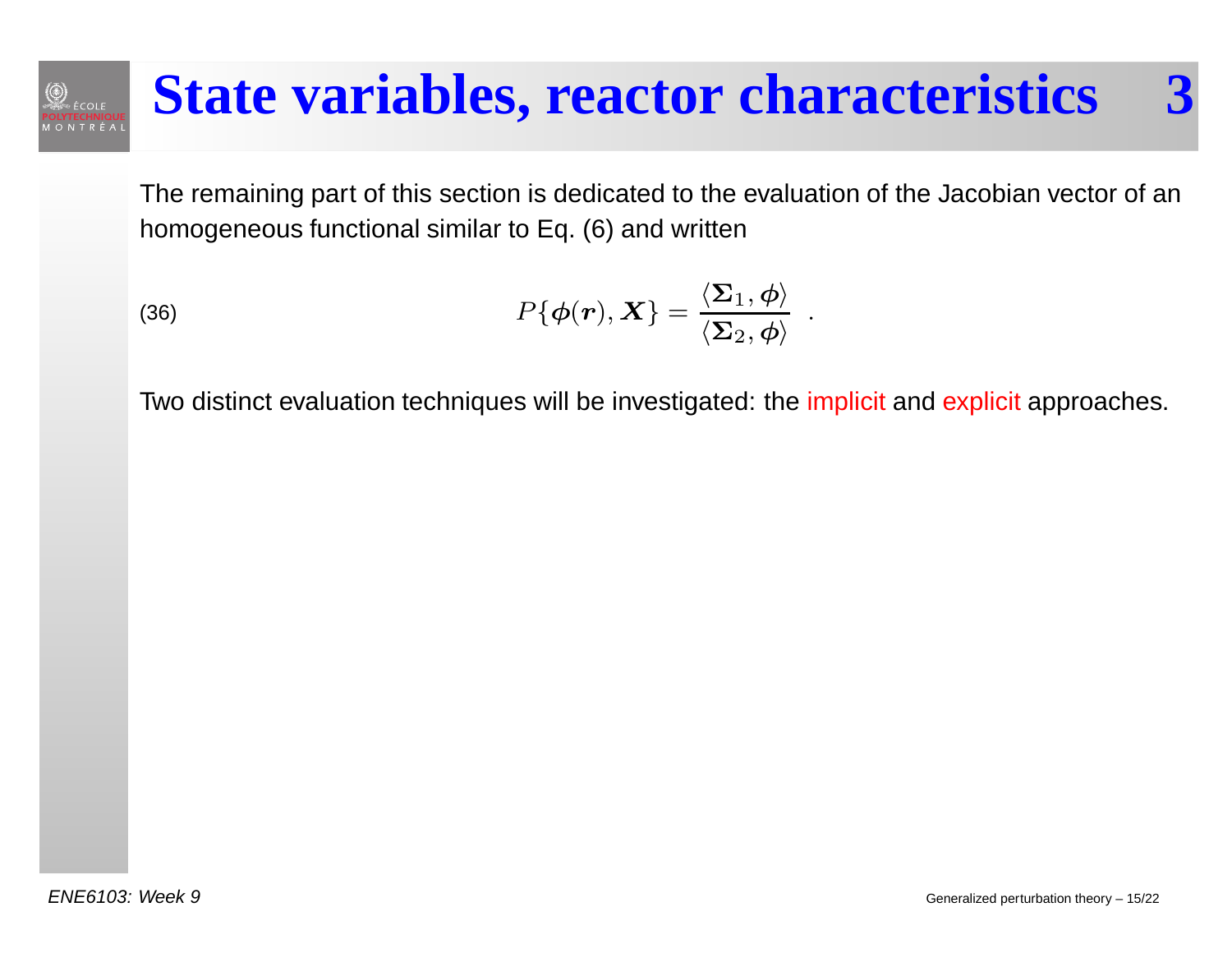# **The implicit approach 1**

We take the internal product of Eq. (33) with an arbitrary element of the vectorial space  $\mathcal{S}^*$ denoted as  $\Gamma^*$  $^{\ast}(\boldsymbol{r})$ . After rearranging the terms of the left hand side, we obtain

(37) 
$$
\left\langle \delta \phi, \left[ \mathbb{A}^\top - \mu \mathbb{B}^\top \right] \mathbf{\Gamma}^* \right\rangle = - \left\langle \left[ \delta \mathbb{A} - \mu \delta \mathbb{B} - \delta \mu \mathbb{B} \right] \boldsymbol{\phi}, \mathbf{\Gamma}^* \right\rangle .
$$

The variation of the homogeneous functional defined in Eq. (36) is given by Eq. (13) as

(38)  
\n
$$
\delta P_{\delta\phi} \{ \phi(\mathbf{r}) \} = \langle \delta\phi, \nabla P \{ \phi(\zeta); \mathbf{r} \} \rangle
$$
\n
$$
= \langle \delta\phi, \left[ \mathbb{A}^{\top} - \mu \mathbb{B}^{\top} \right] \mathbf{\Gamma}^{*} \rangle
$$
\n
$$
= - \langle [\delta \mathbb{A} - \mu \delta \mathbb{B} - \delta \mu \mathbb{B}] \phi, \mathbf{\Gamma}^{*} \rangle
$$
\n
$$
= - \langle \delta \left[ \mathbb{A} - \mu \mathbb{B} \right] \phi, \mathbf{\Gamma}^{*} \rangle
$$

 $\circledcirc$ 

。<br>◎ ÉCOLE

using Eq. (37) and provided that  $\Gamma^*$  $^{\ast}(\boldsymbol{r})$  is the solution of the following fixed source eigenvalue equation:

(39) 
$$
\left[ \mathbb{A}(\boldsymbol{r}, \boldsymbol{X})^{\top} - \mu \ \mathbb{B}(\boldsymbol{r}, \boldsymbol{X})^{\top} \right] \boldsymbol{\Gamma}^*(\boldsymbol{r}) = \boldsymbol{\nabla} P \{ \boldsymbol{\phi}(\boldsymbol{\zeta}); \boldsymbol{r} \}.
$$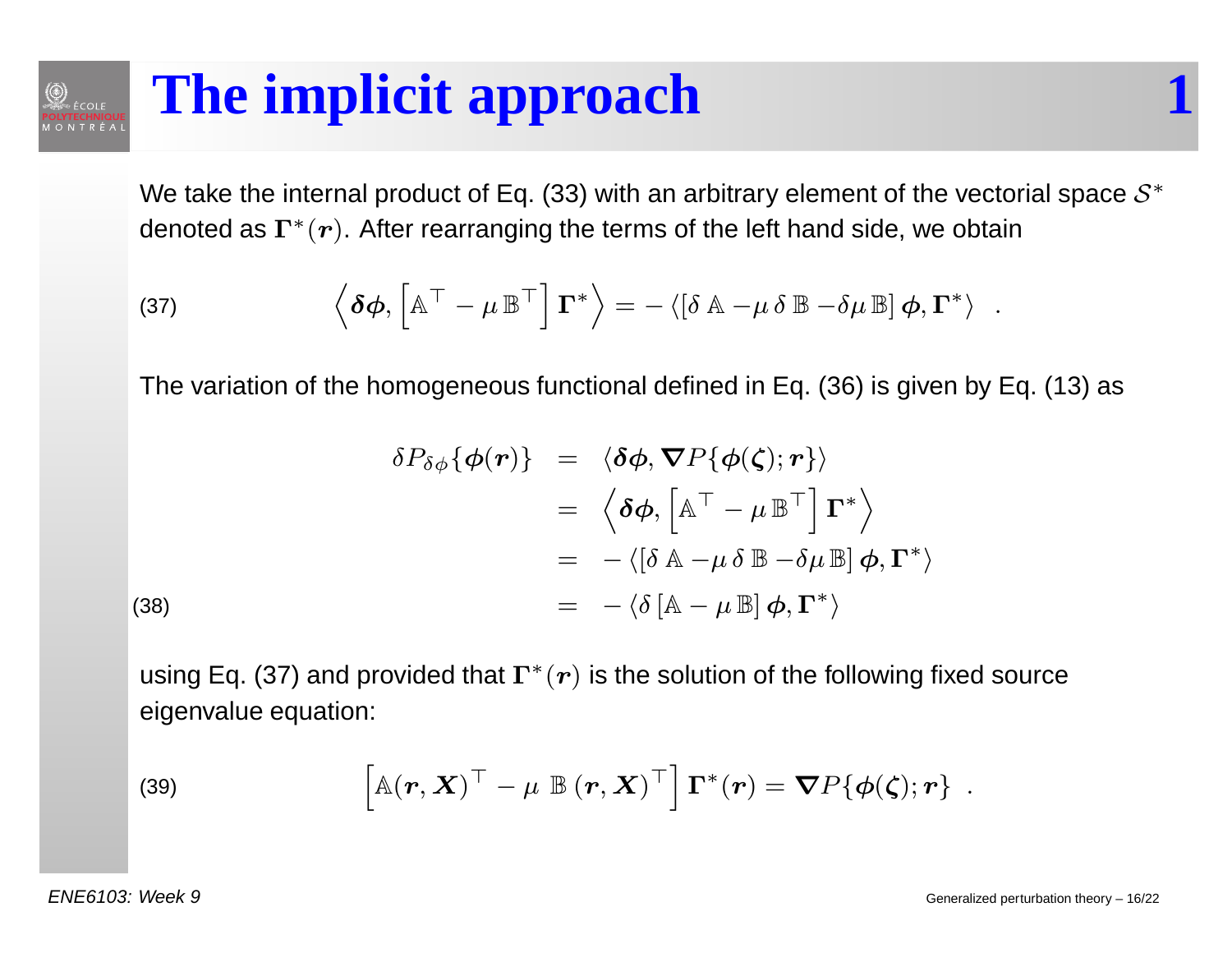### **The implicit approach 2** $\textcircled{2}$

The components of the Jacobian vector are therefore written

$$
\frac{\partial}{\partial X_i} P\{\boldsymbol{\phi}(\boldsymbol{r}), \boldsymbol{X}\} = P\{\boldsymbol{\phi}(\boldsymbol{r}), \boldsymbol{X}\} \left[ \frac{\left\langle \frac{\partial \boldsymbol{\Sigma}_1}{\partial X_i}, \boldsymbol{\phi} \right\rangle}{\left\langle \boldsymbol{\Sigma}_1, \boldsymbol{\phi} \right\rangle} - \frac{\left\langle \frac{\partial \boldsymbol{\Sigma}_2}{\partial X_i}, \boldsymbol{\phi} \right\rangle}{\left\langle \boldsymbol{\Sigma}_2, \boldsymbol{\phi} \right\rangle} \right]
$$
\n(40)\n
$$
- \left\langle \frac{\partial}{\partial X_i} \left[ \mathbb{A} - \mu \mathbb{B} \right] \boldsymbol{\phi}, \boldsymbol{\Gamma}^* \right\rangle
$$

where  $i = 1, I.$ 

- The evaluation of Jacobian using Eq. (40) requires the evaluation of one fixed sourceeigenvalue equation similar to Eq. (39) <mark>for each</mark> reactor characteristic, whatever the number of state variables.
- According to Theorem 2, <sup>a</sup> solution of Eq. (39) exists if and only if its right hand side isorthogonal to the direct neutron flux  $\boldsymbol{\phi}(\boldsymbol{r}).$  This condition is fulfilled, as Theorem 1 has proven that the gradient of an homogeneous functional of the flux is orthogonal to the flux.
- Theorem 3 states that an infinity of solutions exist for Eq. (40). It is necessary to provethat all these solutions are valid and can be used to compute the Jacobian.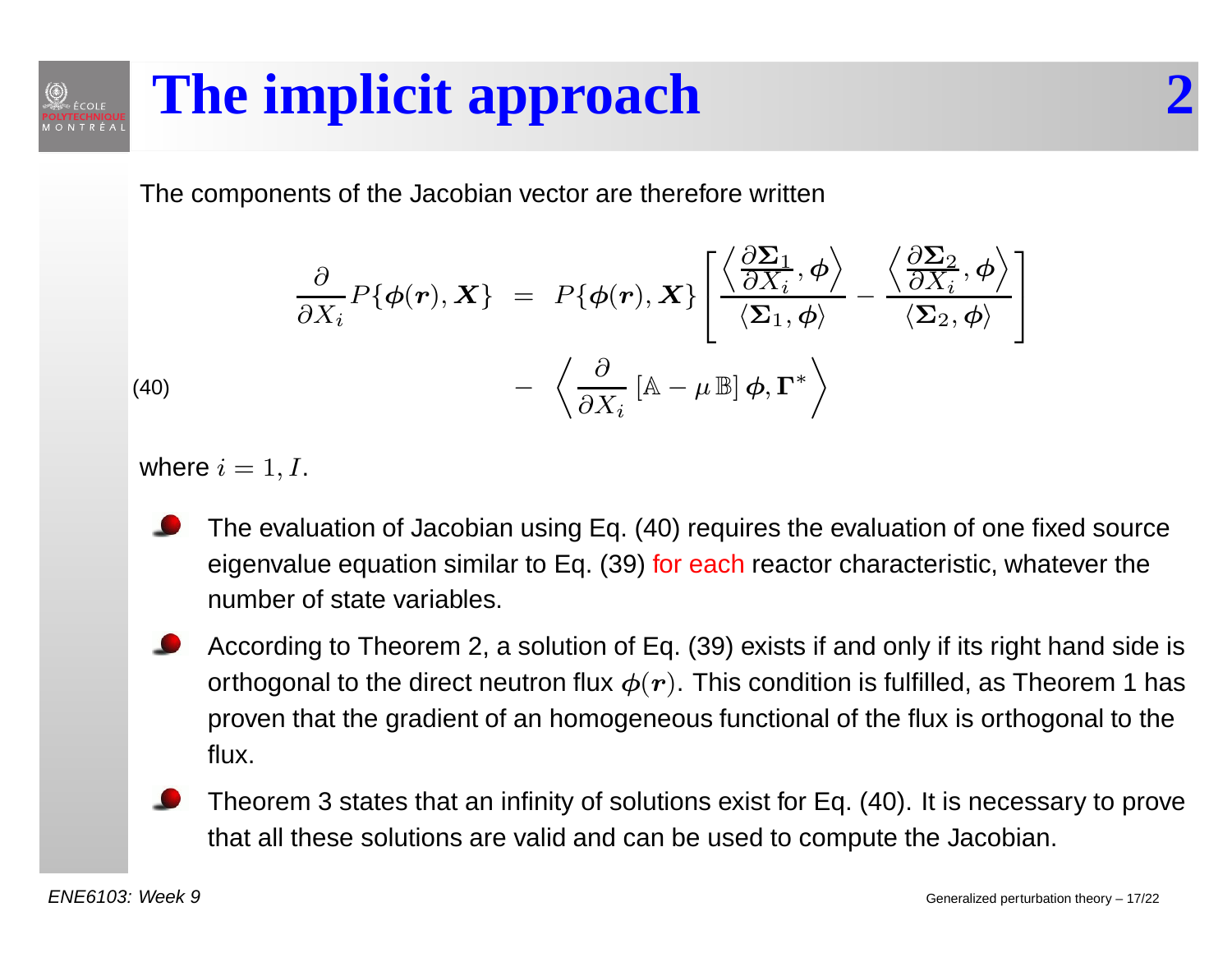# **The implicit approach 3**

Theorem 4

 $\textcircled{2}$ 

The value of the Jacobian computed by Eq. (40) remains unchanged if  $\Gamma^*$  $^{\ast}(\boldsymbol{r})$  is replaced by  $\mathbf{\Gamma}^*$  $\Box$  $^*(\boldsymbol{r}) + k\,\boldsymbol{\phi}^*$  $\epsilon^*(\bm{r})$ , for all values of constant  $k.$ 

- Theorem <sup>4</sup> also shows that the Rayleigh ratio of Eq. (34) is the correct definition of the eigenvalue to be used with the GPT.
- In order to select <sup>a</sup> particular solution of Eq. (39), the following normalization conditionis generally used:

(41) 
$$
\langle \Gamma^*, \mathbb{B} \phi \rangle = 0.
$$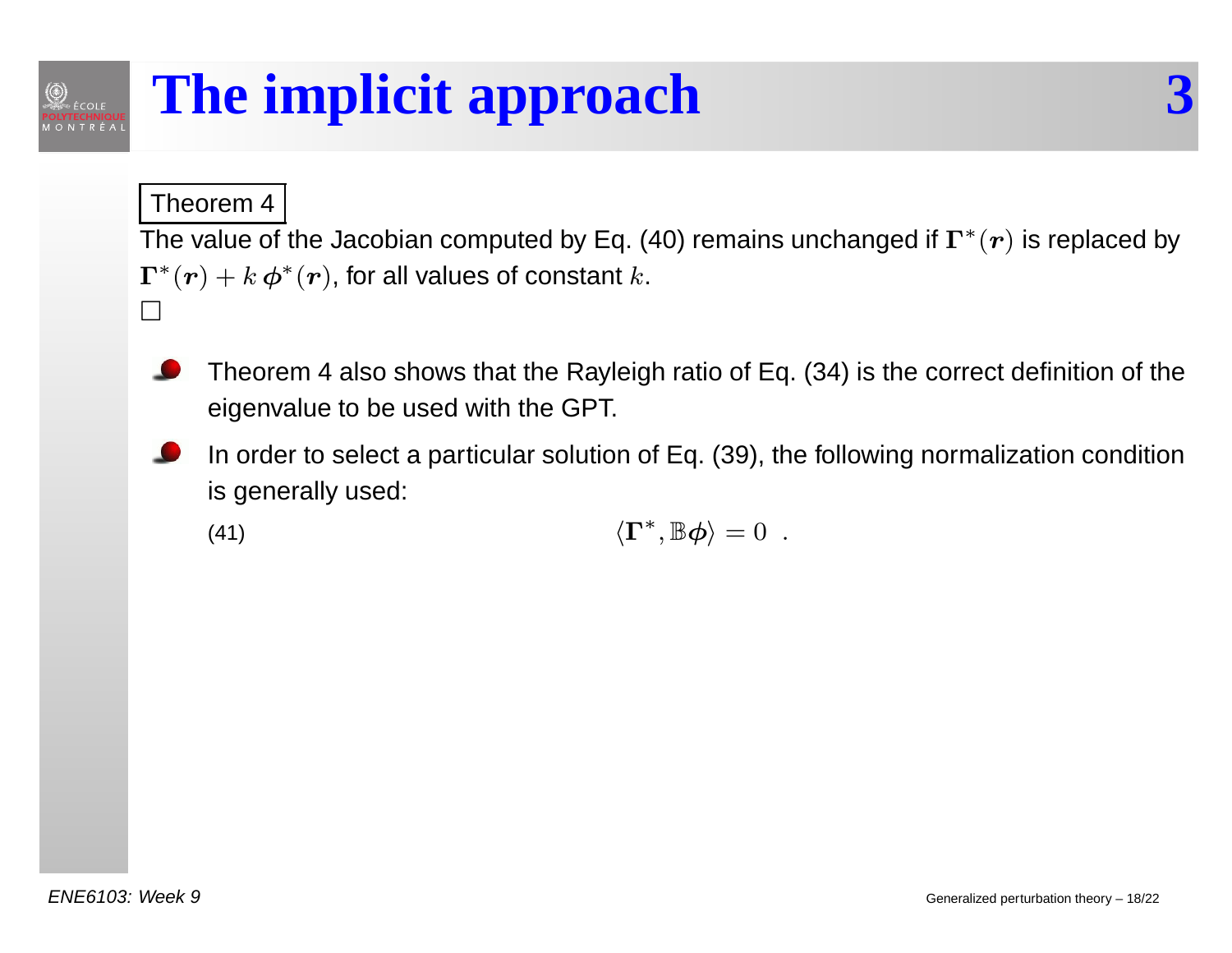# **The explicit approach 1**

With the explicit approach, neutron flux variations are computed explicitly. Let us first consider <sup>a</sup> first-order variation of the neutron flux. This variation is the solution of Eq. (33):

(42) 
$$
\delta \boldsymbol{\phi}(\boldsymbol{r}) = \sum_{i=1}^{I} \frac{\partial \boldsymbol{\phi}(\boldsymbol{r})}{\partial X_i} \, \delta X_i \; .
$$

Substitution of Eqs. (29) to (31) and (42) into Eq. (33) leads to a set of  $I$  fixed source eigenvalue equations, each of them written as

(43) 
$$
[\mathbb{A}(\boldsymbol{r},\boldsymbol{X})-\mu \ \mathbb{B}(\boldsymbol{r},\boldsymbol{X})]\frac{\partial \boldsymbol{\phi}(\boldsymbol{r})}{\partial X_i}=-\frac{\partial}{\partial X_i}[\mathbb{A}(\boldsymbol{r},\boldsymbol{X})-\mu \ \mathbb{B}(\boldsymbol{r},\boldsymbol{X})]\boldsymbol{\phi}(\boldsymbol{r})\ ;\ i=1,I\ .
$$

Solutions of Eqs. (43) are used to compute the  $\delta_{\delta\phi}P$  values using

(44)  
\n
$$
\delta_{\delta\phi} P\{\phi(\mathbf{r}), \mathbf{X}\} = P\{\phi(\mathbf{r}), \mathbf{X}\}
$$
\n
$$
\times \sum_{i=1}^{I} \left[ \frac{\left\langle \frac{\partial \Sigma_1}{\partial X_i}, \phi \right\rangle + \left\langle \Sigma_1, \frac{\partial \phi}{\partial X_i} \right\rangle}{\left\langle \Sigma_1, \phi \right\rangle} - \frac{\left\langle \frac{\partial \Sigma_2}{\partial X_i}, \phi \right\rangle + \left\langle \Sigma_2, \frac{\partial \phi}{\partial X_i} \right\rangle}{\left\langle \Sigma_2, \phi \right\rangle} \right] \delta X_i
$$

where  $i = 1, I.$ 

ENE6103: Week 9

 $\circledcirc$ 

**ÉCOLE**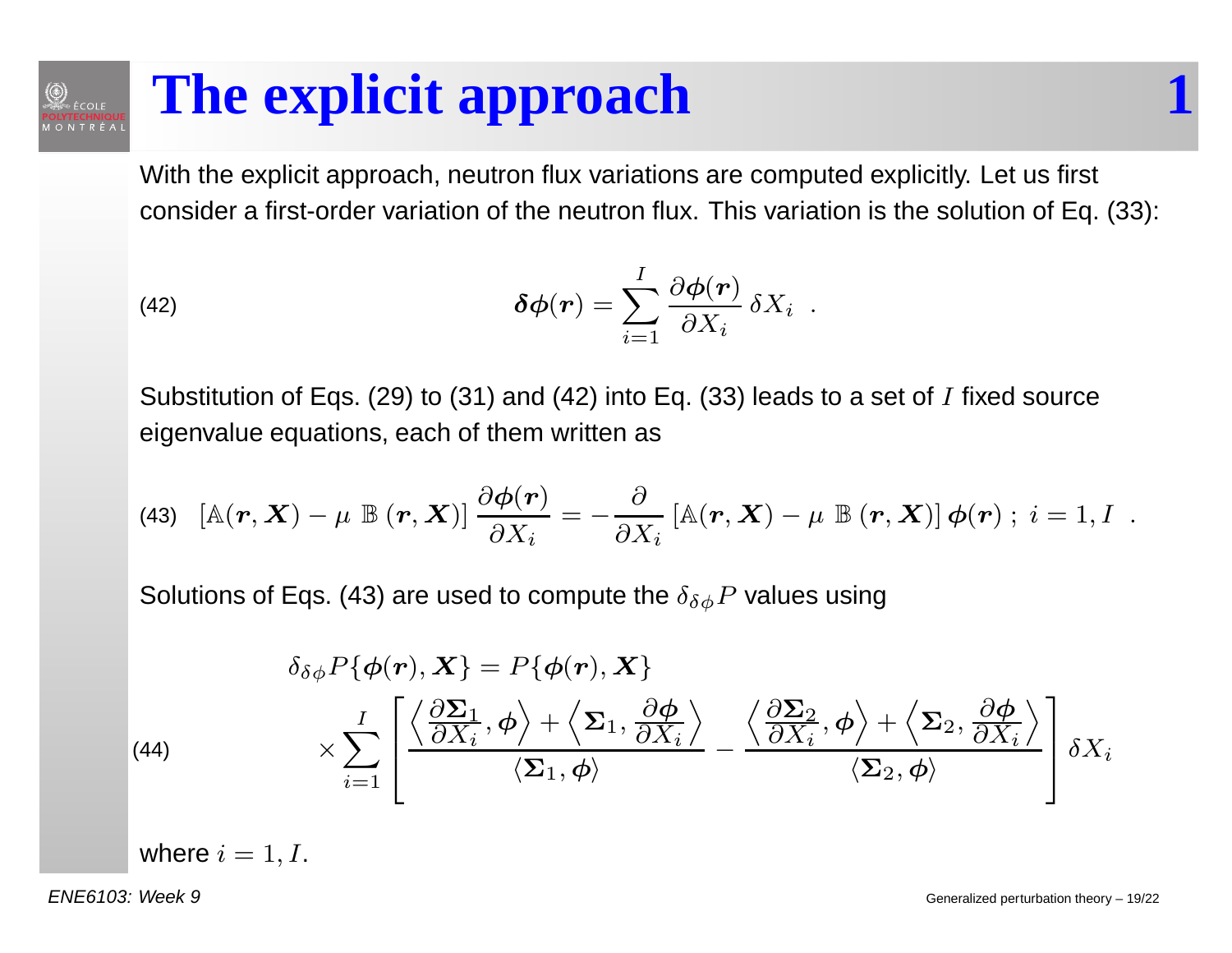### **The explicit approach 2**.<br>⊎ÉCOLE

Equation (40) can be replaced with the following explicit relation:

$$
\frac{\partial}{\partial X_i} P\{\phi(\mathbf{r}), \mathbf{X}\} = P\{\phi(\mathbf{r}), \mathbf{X}\} \left[ \frac{\left\langle \frac{\partial \Sigma_1}{\partial X_i}, \phi \right\rangle + \left\langle \Sigma_1, \frac{\partial \phi}{\partial X_i} \right\rangle}{\left\langle \Sigma_1, \phi \right\rangle} - \frac{\left\langle \frac{\partial \Sigma_2}{\partial X_i}, \phi \right\rangle + \left\langle \Sigma_2, \frac{\partial \phi}{\partial X_i} \right\rangle}{\left\langle \Sigma_2, \phi \right\rangle} \right]
$$
\n(45)

 $\circledcirc$ 

where  $i = 1, I.$ 

The evaluation of Jacobian using Eq. (45) requires the evaluation of one fixed sourceeigenvalue equation similar to Eq. (43) <mark>for each</mark> state variable, whatever the number of reactor characteristics.

According to Theorem 2, <sup>a</sup> solution of Eq. (43) exists if and only if its right hand side isorthogonal to the adjoint neutron flux  $\boldsymbol{\phi}^*$ this term with  $\bm{\phi^*(r)}$  can be shown to vanish. Theorem 3 states that an infinity of solutions  $^{\ast}(\boldsymbol{r})$ . This condition is fulfilled, as the inner product of exist for Eq. (43). It is necessary to prove that all these solutions are valid and can be usedto compute the Jacobian.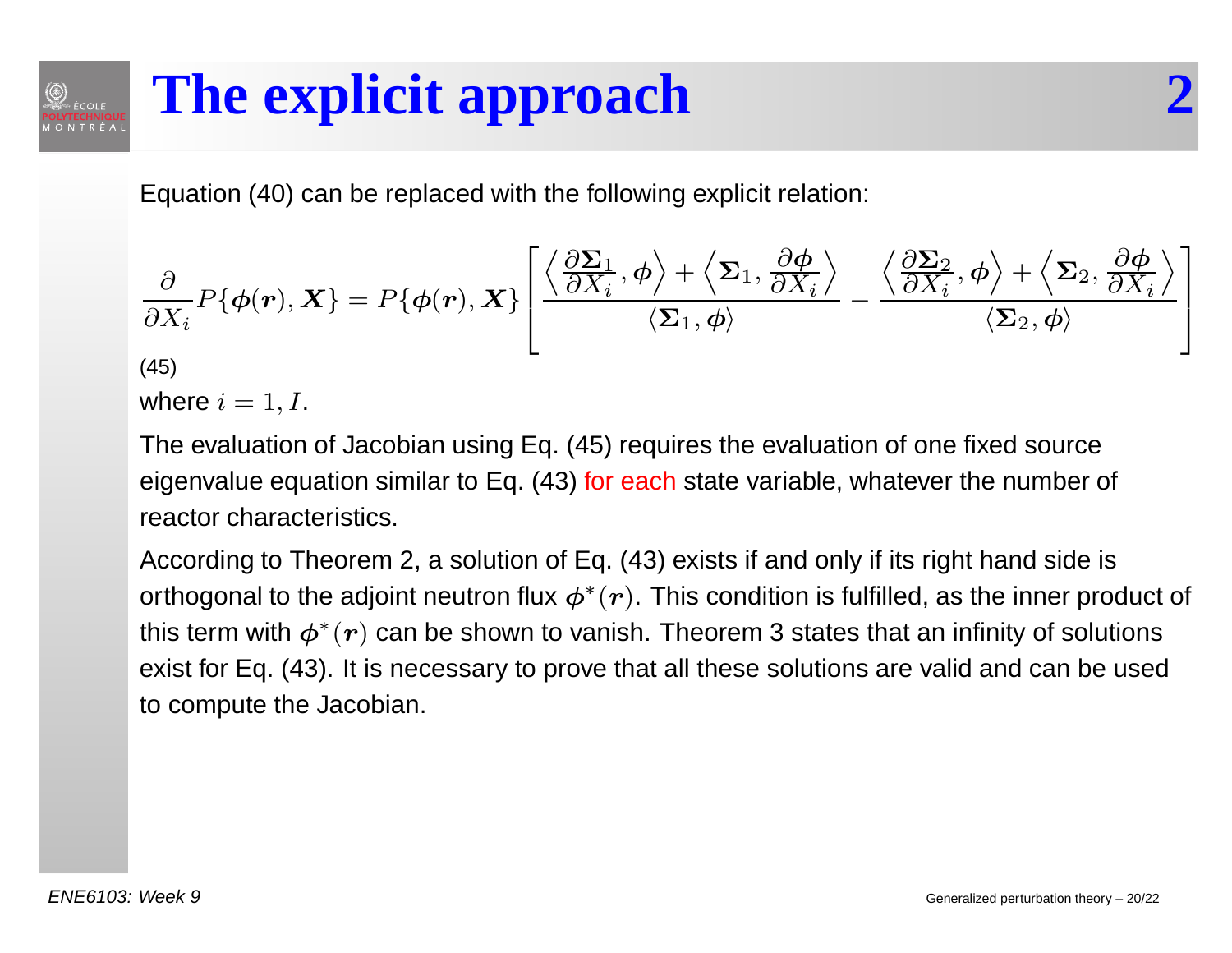### **The explicit approach 3** $\textcircled{2}$

#### Theorem 5

The value of the Jacobian computed by Eq. (45) remains unchanged if  $\partial \boldsymbol{\phi}(\boldsymbol{r})/\partial X_i$  is replaced by  $\partial\bm{\phi}(\bm{r})/\partial X_i+k\,\bm{\phi}(\bm{r})$ , for all values of constant  $k.$  This proof is left to the reader. Again, <sup>a</sup> particular solution can be set using the following normalization condition:

(46) 
$$
\left\langle \frac{\partial \phi}{\partial X_i}, \mathbb{B}^\top \phi^* \right\rangle = 0 \; ; \; i = 1, I \; .
$$

We observe that both Eqs. (40) and (45) allow to compute the same Jacobian of reactorcharacteristics, but require the solution of different fixed source eigenvalue equations. Wegenerally choose the approach requiring the solution of the smallest number of fixed source eigenvalue equations.



- With the implicit approach, this number is equal to the number of reactorcharacteristics.
- With the explicit approach, this number is equal to the number of state variables.